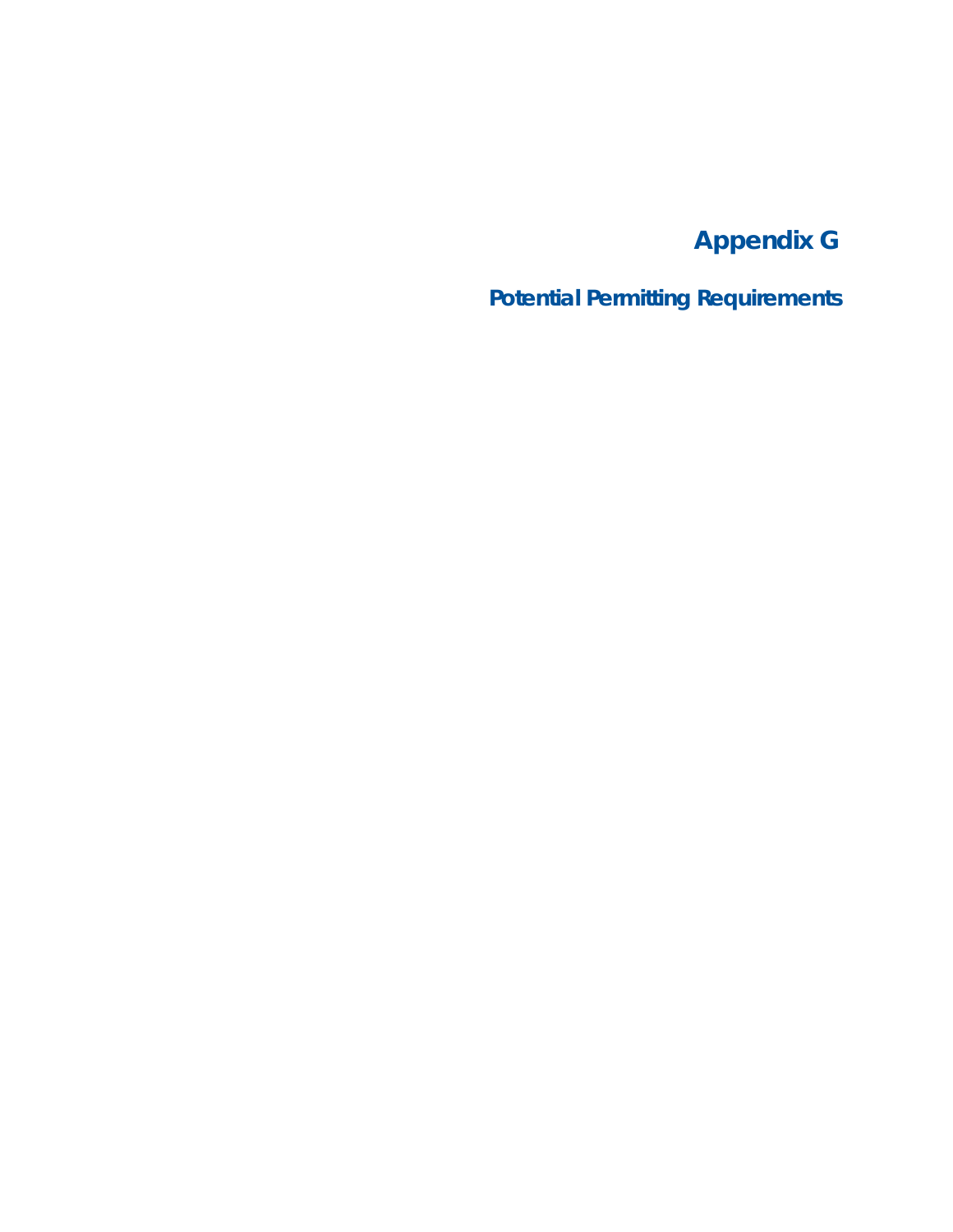## Appendix G – Potential Permitting Requirements

## POTENTIAL FEDERAL REQUIREMENTS

#### Clean Water Act – Section 401 Water Quality Certification and 404 Permit; Rivers and Harbors Act – Section 10 Permit

The Clean Water Act (CWA) is the principal law governing pollution control and water quality of the nation's waterways. Under Section 401 of the CWA, any Federal action that includes discharge to wetlands or waters within Federal jurisdiction must obtain State certification of compliance with State water quality standards. Under Section 401, states can review and approve, condition, or deny all Federal permits or licenses that have the potential to result in a discharge to state waters, including wetlands. Section 404 of the CWA establishes permit programs administered by USACE to regulate discharge or placement of dredged or fill material into Waters of the United States, including wetlands. Projects that will move dredged or fill material into Waters of the U.S., including wetlands will require a Section 404 permit.

The Rivers and Harbors Act regulates all activities within navigable waterways. Section 10 of the Act prohibits unauthorized obstruction or alteration of navigable waters and invests USACE with the authority to regulate discharges of fill and other materials into such waters.

## Clean Water Act – National Pollutant Discharge Elimination System Construction and Operation **Permits**

Under the CWA, the National Pollutant Discharge Elimination System (NPDES) program regulates the discharge of pollutants from any point source into Waters of the United States. Pollutants are defined as any type of industrial, municipal, and agricultural waste discharged into surface waters and are grouped into three categories: (1) conventional, (2) toxic, and (3) non-conventional. In order to comply with this component of the CWA, any remediation project that has the potential to discharge pollutants into surface waters must apply for either an individual or general permit for both construction activities and operation of the completed facility. Authority for issuing NPDES permits has been delegated to the MPCA, and discussion of this permit is included with the State Permitting Requirements.

## Coastal Zone Management Act – Federal Consistency Determination

The Coastal Zone Management Act establishes a national policy to preserve, protect, develop, and, where possible, restore and enhance the nation's coastal resources. The Federal government provides matching grants to states for the realization of these goals through the development and implementation of state coastal zone management programs. The term "coastal zone" means the coastal waters and the adjacent shorelands, strongly influenced by each other and in proximity to the shorelines of the several coastal states, including the Great Lake States. The Act requires federal actions in the coastal zone to be consistent with approved state programs. No federal licenses or permits will be granted without giving a state the opportunity to concur that the Project is consistent with the state's coastal policies. The Coastal Zone Management Act also provides for the development of special area management plans for areas of particular importance such as ecological, cultural, historic, and aesthetic areas; and it requires states with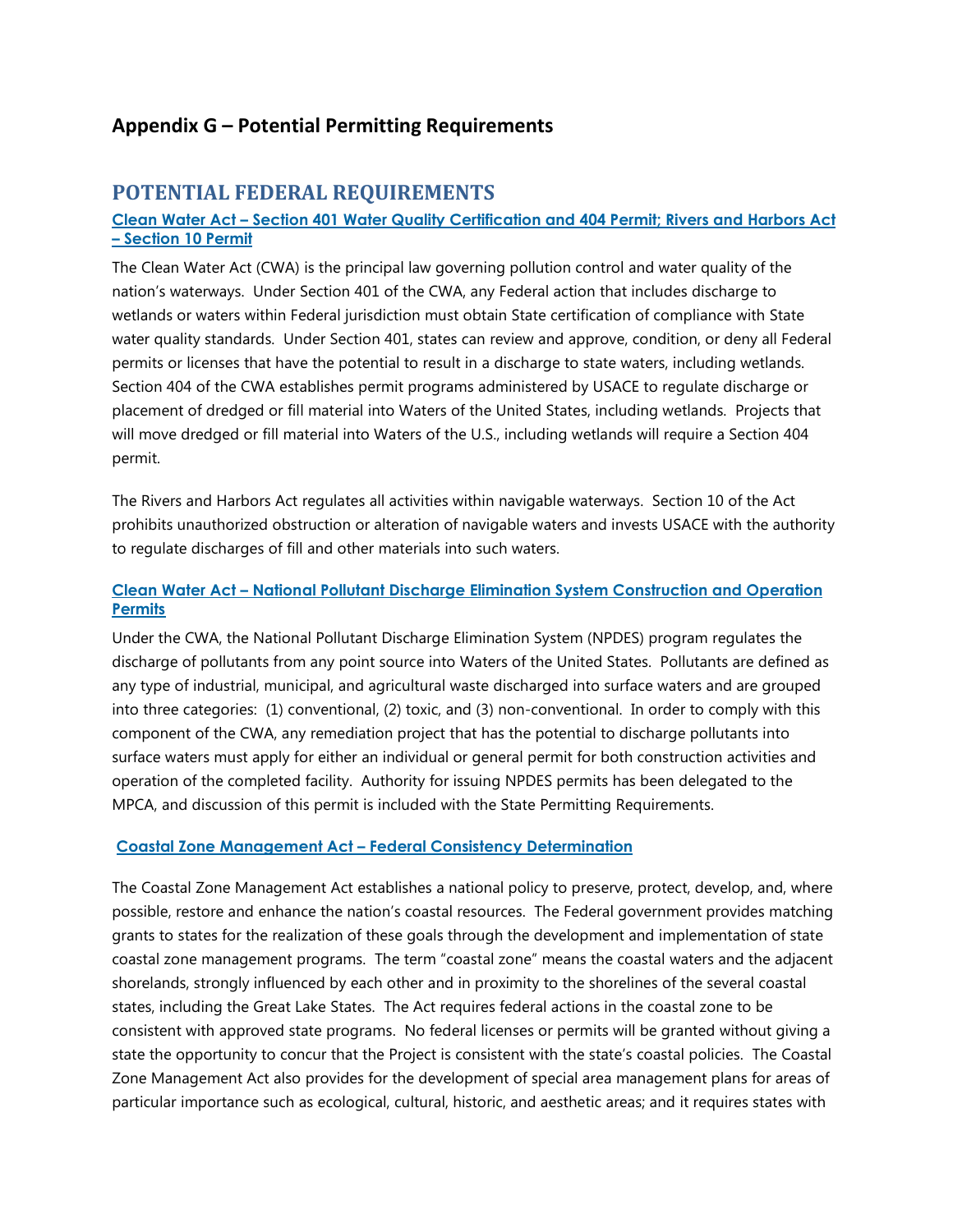federally approved coastal zone management programs to develop programs for the control of coastal non-point pollution control. Project activities to remove or contain sediments from the Estuary Site may disturb the coastal zone of Lake Superior and will be subject to a federal consistency determination.

#### Endangered Species Act – Section 7 Coordination

The Endangered Species Act (ESA) requires the federal government to establish a list of threatened or endangered animal and plant species and their critical habitats. The ESA further requires that federal agencies conserve those endangered and threatened species and their habitats, and use their authorities to further these purposes. Section 7 of the ESA requires federal agencies to aid in the conservation of listed species, and ensures that activities performed by federal agencies will not jeopardize the continued existence of listed species or adversely modify designated critical habitats. Section 7 of the ESA further requires federal agencies to consult with National Oceanic and Atmospheric Administration (NOAA) Fisheries Service, on behalf of the Department of Commerce, and/or U.S. Fish and Wildlife Service (USFWS), on behalf of the Department of Interior, to minimize the impacts of federal actions on endangered and threatened species and designated critical habitat. NOAA Fisheries Service and USFWS publish lists of endangered and threatened species and designated critical habitat under their jurisdictions. Section 7 coordination will be required in order to ensure that remediation activities will not adversely affect endangered or threatened species or their critical habitat.

#### Bald and Golden Eagle Protection Act Coordination

The Bald and Golden Eagle Protection Act provides protection for bald and golden eagles by prohibiting, except under certain conditions, the taking, possession, and commerce of such birds. Section 668a of the Bald and Golden Eagle Protection Act authorizes the Secretary of the Interior to permit the taking, possession, and transportation of eagles upon a determination that such taking, possession, or transportation is compatible with the preservation of the bald eagle or the golden eagle. Because both bald and golden eagles are known to live near Spirit Lake, coordination with USFWS and MDNR on the presence and potential effect on bald and golden eagles in the project area will be conducted before undertaking any Project activities.

#### Migratory Bird Treaty Act – Coordination

The Migratory Bird Treaty Act implements four international treaties involving protection of migratory birds, including all marine birds, and is one of the earliest statutes to provide avian protection by the federal government. The Migratory Bird Treaty Act prohibits actions to pursue, hunt, take, capture, kill, possess, offer for sale, sell, offer to purchase, deliver for shipment, ship, cause to be shipped, deliver for transportation, transport, cause to be transported, carry, or cause to be carried, receive for shipment, transportation or carriage, or export, at any time, or in any manner, any migratory bird...or any part, nest, or egg of such bird (16 U.S. Code 703). Exceptions to these prohibitions are only allowed under regulations or by permits issued by USFWS. Because migratory birds are known to live within the vicinity of the Spirit Lake AOC, coordination with USFWS on the presence and potential effect on migratory birds in the project area will be conducted before undertaking remediation activities.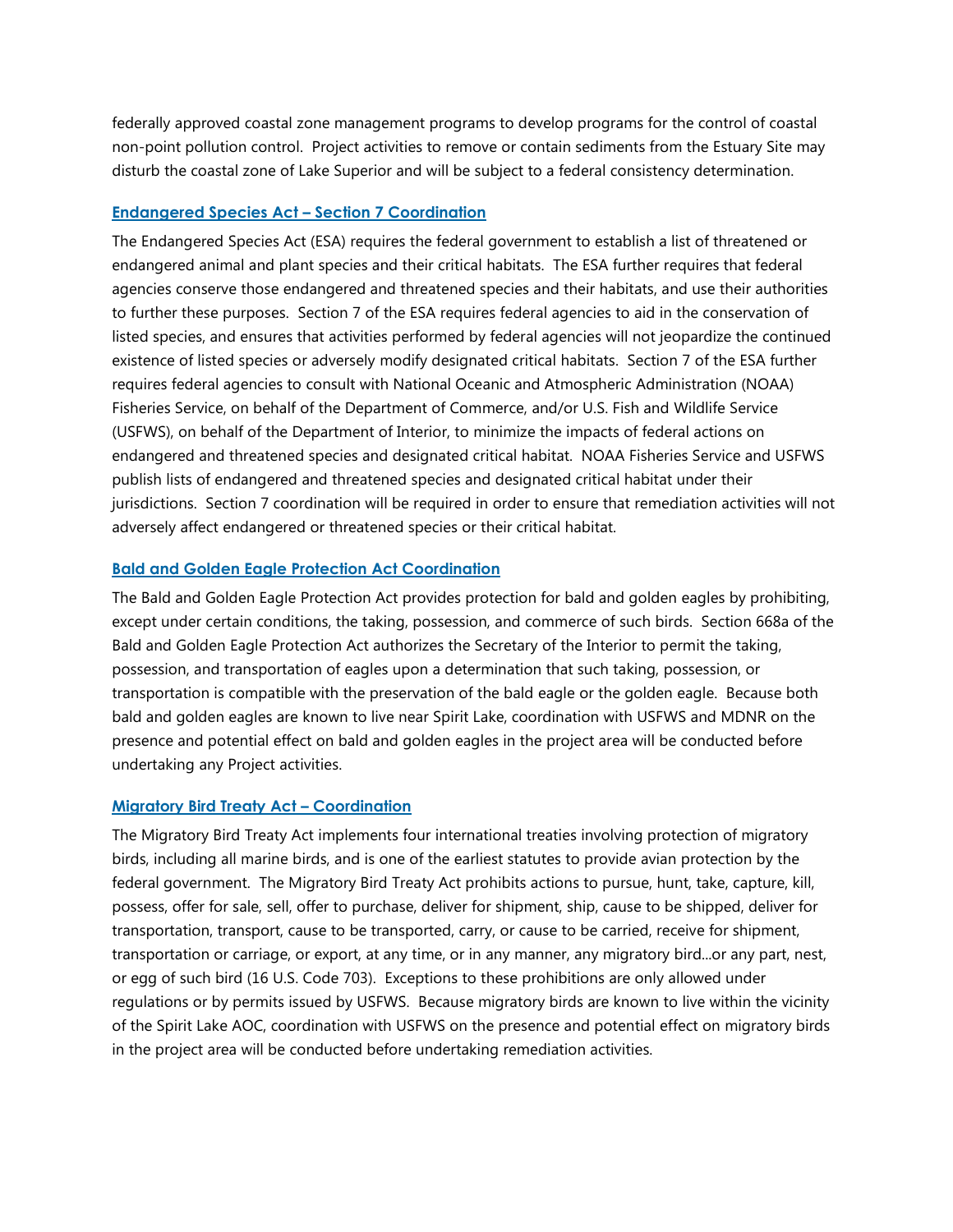## National Historic Preservation Act – State Historic Preservation Office/Tribal Historic Preservation **Office Consultation**

Section 106 of the National Historic Preservation Act requires federal agencies, or federally funded entities, to consider the impacts of their projects or undertakings on historic properties or religiously or culturally important tribal sites. An undertaking is defined as any project, activity, or program that can result in changes in the character or use of historic properties or religiously or culturally important tribal sites located in the area of potential effects. The project, activity, or program must be under the direct or indirect jurisdiction of a federal agency, or licensed or assisted by a federal agency. Undertakings include new and continuing projects, activities, or programs and any of their elements not previously considered under Section 106. The regulations implementing the National Historic Preservation Act require that federal agencies take the lead in this process and outline procedures to allow the Advisory Council on Historic Preservation to comment on any proposed federal action. Excavation, dredging, and other Project activities could have an adverse effect on historic properties or religiously or culturally important tribal sites. Therefore, consultation with the State Historic Preservation Office and Tribal Historic Preservation Office will be conducted prior to initiating Project activities within the Estuary Site.

#### Resource Conservation and Recovery Act (40 Code of Federal Regulations 257-258, 260-270)

Resource Conservation and Recovery Act (RCRA) is the principal law governing the disposal of solid and hazardous wastes. Parts 257-258 set standards for land disposal facilities for nonhazardous waste. Parts 260 through 270 regulate the transport, storage, treatment, and disposal of hazardous wastes generated by remediation activities and regulate the construction, design, monitoring, operation, and closure of hazardous waste facilities. The transport, storage, treatment, and disposal of the potentially hazardous and non-hazardous waste removed from the Spirit Lake AOC or the U. S. Steel property will be subject to these requirements.

## POTENTIAL STATE REQUIREMENTS

#### NPDES/SDS Permitting

The NPDES/State-Disposal System (SDS) Permit Program regulates wastewater discharges to land and surface waters. This will include permitting for the CDF to store, treat, dispose and/or reuse dredged materials on-land in Minnesota if the dredged material originates from navigational channels and associated bays, harbors, docks and marinas. The NPDES/SDS permit would also address the discharge of treated water from the site, and construction-related stormwater. Each of these items is described below.

#### NPDES/SDS Permitting for CDF

The MPCA has indicated that CDFs will be permitted under an SDS permit. The CDFs proposed to be constructed upland of the OHWL fall under the definition as a storage/ disposal facility for dredged sediments. Carriage water and hydrostatic water from hydraulic or mechanical dredging processes, as well as stormwater runoff from dredged material management, transfer and off-loading sites, has the potential to pollute surface water when discharged to waters of the state. The management of dredged material also has the potential to affect groundwater through on-land management methods. Whether managed on-site or off-site, a number of considerations will need to be evaluated for the proper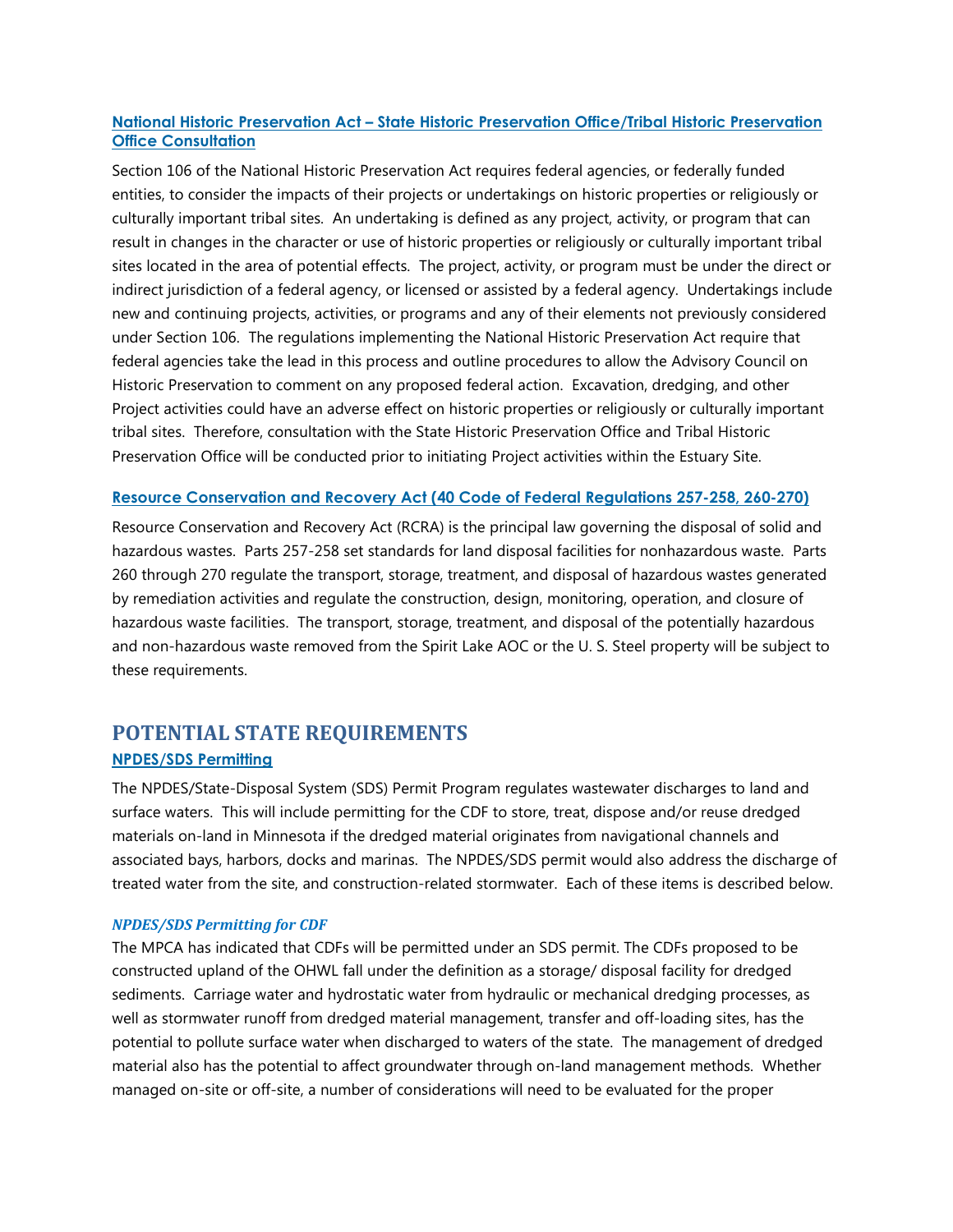management of dredged material, mainly relating to mitigating the impact that the project and/or dredged material management area(s) may have on stormwater entering, passing through or leaving the Site. These considerations will be addressed through the requirements of a permit and implementation of Best Management Practices (BMPs).

#### NPDES/SDS Permitting for Wastewater Discharges

Because activities such as dewatering or water treatment could potentially discharge pollutants back into Spirit Lake and other surface waters near the Site, the Project will likely be required to obtain a NPDES/SDS discharge permit. The Industrial Dredged material Management Application applies to dredged material (material that is excavated at or below the OHWL of water basins, watercourses, public waters, or public waters wetlands) that requires a NPDES/SDS Permit.

#### NPDES/SDS Construction Permit

Minnesota's construction stormwater permit is an extension of the NPDES Stormwater Program, which is part of the Federal Clean Water Act. The NPDES Stormwater Program is a comprehensive national program for addressing polluted runoff. The U.S. EPA is ultimately responsible for the quality of the nation's water, but in Minnesota, the MPCA administers this Federal program as well as the related State Disposal System (SDS) permit program. The State's combined NPDES/SDS construction stormwater permit fulfills Federal and State requirements by requiring the permittee to control runoff.

The Federal government requires NPDES permit coverage of construction sites that disturb one or more acres. A NPDES/SDS construction stormwater permit is needed if the Project disturbs one acre or more of soil; less than one acre of soil if activity is part of a larger common plan of development that is greater than one acre; or less than one acre of soil, but MPCA determines that the activity poses a risk to water resources. Most construction activities are covered by the general NPDES stormwater permit for construction activities, but some construction sites need individual permit coverage. In addition to completion of a permit application, Minn. R. 7090.2040 requires owner(s) of a construction activity to complete a Stormwater Pollution Prevention Plan (SWPPP) prior to submitting an application and prior to conducting any construction activity. A SWPPP describes the scope of the planned construction project and describes measures to control runoff. The SWPPP must be developed in accordance with the stormwater discharge design requirements in Part III and Part IV of the permit. The SWPPP must meet all terms and conditions of Part III and IV in the permit including a description of all erosion prevention and sediment control BMPs to be utilized on the site to control sediment and other pollutant discharges from the site.

The Project activities that will disturb greater than one acre of land will require the NPDES/SDS construction permit and SWPPP.

#### Minnesota Statutes, Chapter 103G and Minnesota Rules 6115.0600-6115.0810 (Water Appropriation Permit)

Minnesota Statutes, Chapter 103G and Minnesota Rules 6115.0600-6115.0810 requires Minnesota Department of Natural Resources (MDNR) to manage water resources to ensure an adequate supply to meet long-range seasonal requirements for domestic, agricultural, fish and wildlife, recreational, power,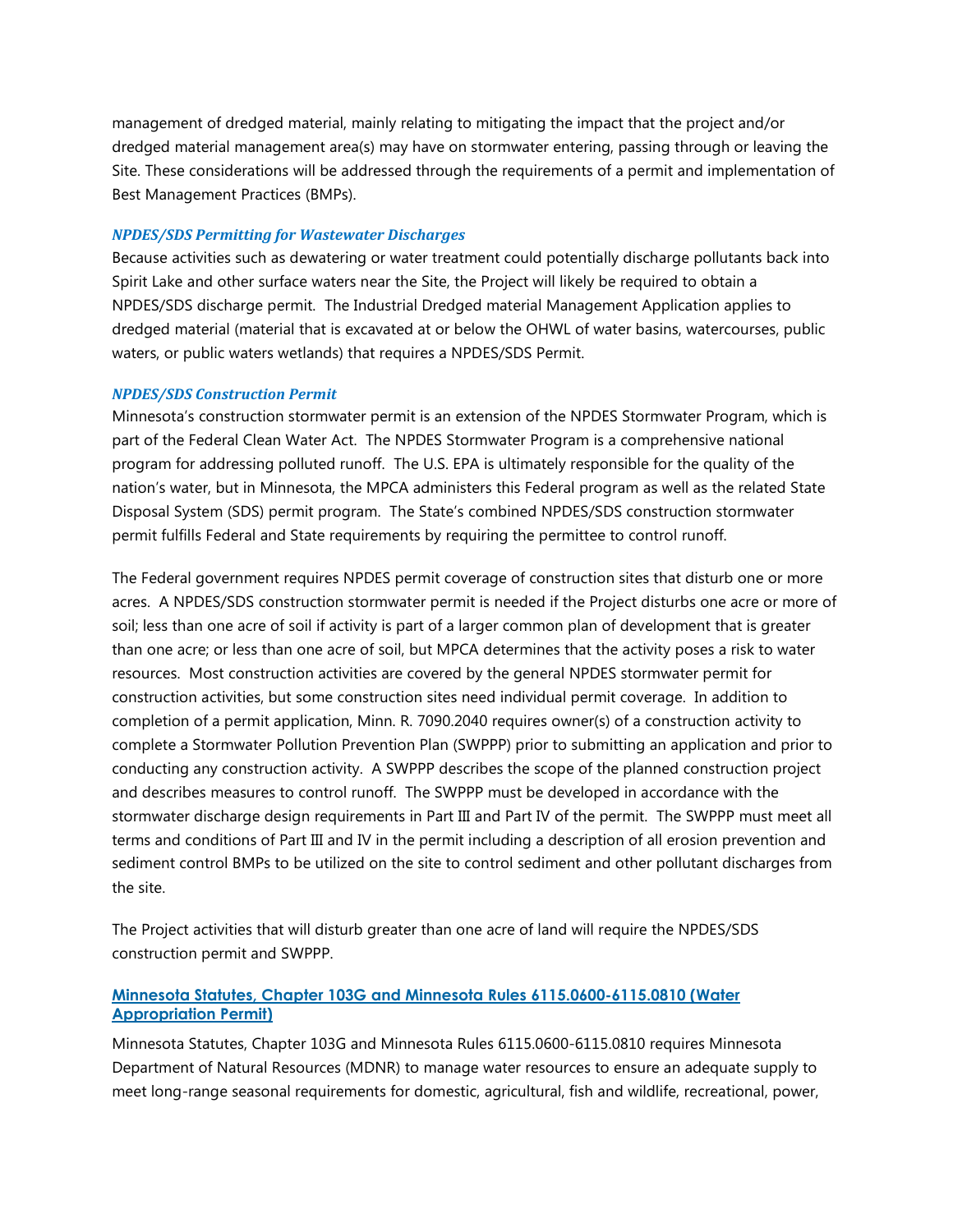navigation, and quality control purposes. The Water Appropriation Permit Program exists to balance competing management objectives that include both development and protection of Minnesota's water resources. A water use permit from MDNR is required for all users withdrawing more than 10,000 gallons of water per day or 1 million gallons per year. To apply for a water appropriation permit, MNDR requests the use of the Permitting and Reporting System (MPARS). A Water Appropriation Permit will be required if Project activities include the diversion of water out of the basin at volumes subject to this regulation. While diversions of this magnitude are unlikely, the regulation is included for consideration.

A Temporary Projects General Permit 1997-0005, which authorizes water appropriations for temporary purposes undertaken for a variety of activities including dewatering, landscape watering, dust control, hydrostatic testing and other purposes, may be required for temporary water withdrawals that do not exceed 50 million gallons per year and are completed within 1-year of pumping. This temporary general permit may be required for land-based construction projects, such as construction of temporary staging areas and access roads to control dust.

## Minnesota Statute 103G.245, Subdivision 1 (Public Water Works Permit)

The Water Permits Unit oversees the administration of the Public Waters Work Permit Program. This program regulates water development activities below the ordinary high water level (OHWL) in public waters and public waters wetlands. The OHWL is defined as an elevation delineating the highest water level that has been maintained for a sufficient period of time to leave evidence upon the landscape, commonly the point where the natural vegetation changes from predominantly aquatic to predominantly terrestrial (M.S. 103G.005, Subd. 14.). Under Minnesota Statute 103G.245, Subdivision 1, the state, a political subdivision of the state, a public or private corporation, or a person must have a DNR Public Waters Work Permit to:

- Construct, reconstruct, remove, abandon, transfer ownership of, or make any change in a reservoir, dam, or waterway obstruction on public waters; or
- Change or diminish the course, current, or cross-section of public waters, entirely or partially within the state, by any means, including filling, excavating, or placing of materials in or on the bed of public waters.

A Public Water Works permit will be required for remediation activities that remove sediment from the Estuary Site, which affects public waters and wetlands below the OHWL.

#### Aquatic Plant Management Permit

Under Minnesota law, aquatic plants growing in public waters may not be destroyed or transplanted unless authorized by the Commissioner of MDNR, as stipulated in the Aquatic Plant Management Rules. An Aquatic Plant Management permit is required for the following activities:

- Destruction of any emergent vegetation.
- Cutting or pulling by hand, or by mechanical means, submerged vegetation in an area larger than 2,500 square feet.
- Applying herbicides or algaecides.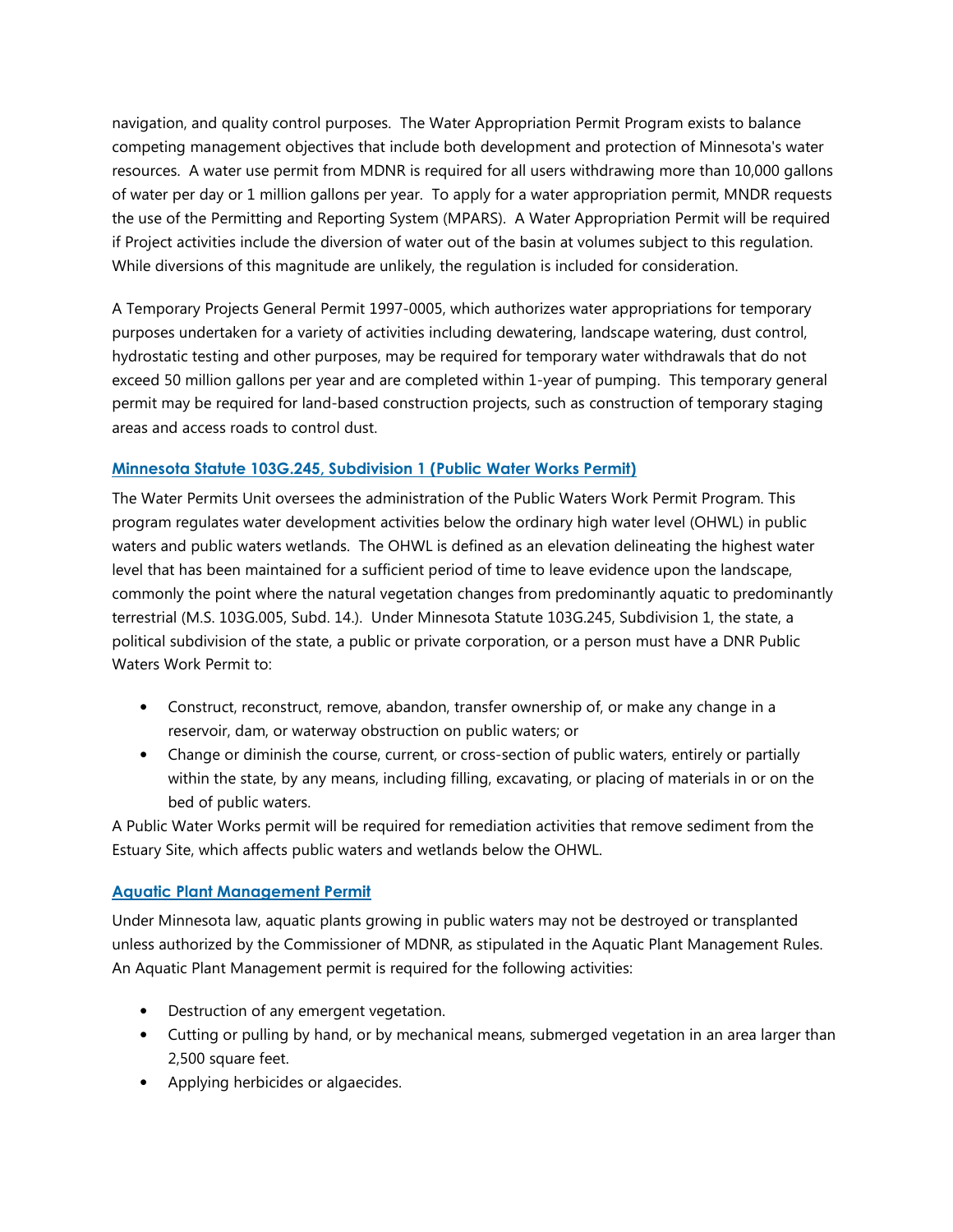- Moving or removing a bog of any size that is free-floating or lodged in any area other than its place of origin in public waters.
- Transplanting aquatic plants into public waters.
- Use of automated aquatic plant control devices (such as the Crary WeedRoller).
- Physical removal of floating-leaf vegetation from an area larger than a channel 15 feet wide extending to open water.

An aquatic plant management permit will be required if Project activities have the potential to negatively impact aquatic plants.

## Prohibited/Regulated Invasive Species Permit

Minnesota has several state laws intended to minimize the introduction and spread of invasive plant and animal species. MDNR uses a four-tiered system to classify invasive species, including prohibited, regulated, unregulated non-native species, or unlisted non-native species. This classification system establishes the level of regulation and allowable uses for each species. In addition, MDNR works with citizens to monitor the distribution of invasive aquatic plants in the state, prevent further spread, and manage problems caused by these plants. Invasive aquatic plant management permits allow selective control of the target invasive plant. An invasive aquatic plant management permit may be required for treatment of invasive plant species located within the Estuary Site.

## POTENTIAL LOCAL REQUIREMENTS

## Wetland Conservation Act Permit

The Wetland Conservation Act (WCA) (M.S. 103G) is administered by local government units (LGU) with oversight by the Board of Water and Soil Resources (BWSR), under MN Rules 8520. LGUs that may implement the act locally include cities, counties, watershed management organizations, soil and water conservation districts, and townships. The BWSR administers the act statewide and MDNR enforces the law. The Wetland Conservation Act applies to all naturally occurring wetlands that are not regulated by the MDNR Public Waters Work Permit Program. MDNR has jurisdiction on public water basins and public waters wetlands that extends to the OHWL. Wetland areas (as determined by the 1987 Federal Manual) that occur landward of the OHWL of public waters fall under WCA jurisdiction. The federal/state joint permit application (JPA) is used for review from the LGUs. The Project components that may affect wetland areas above the OHWL will be required to obtain a Wetland Conservation Act Permit.

## Special Use Permit and LOMR

The City of Duluth requires a Special Use Permit for work within floodplains, shorelands, and wetlands. The Project components that are located within these areas will require a permit. The City of Duluth will require a Letter of Map Revision (LOMR) for work within the floodplain.

## Grading and Erosion Control Permits

The City of Duluth requires a permit to be submitted for fill, excavation, and grading activities. Landbased construction activities associated with the Project will be required to obtain a Grading Permit from the City of Duluth. A permit from MPCA is required if five acres or more are being disturbed.